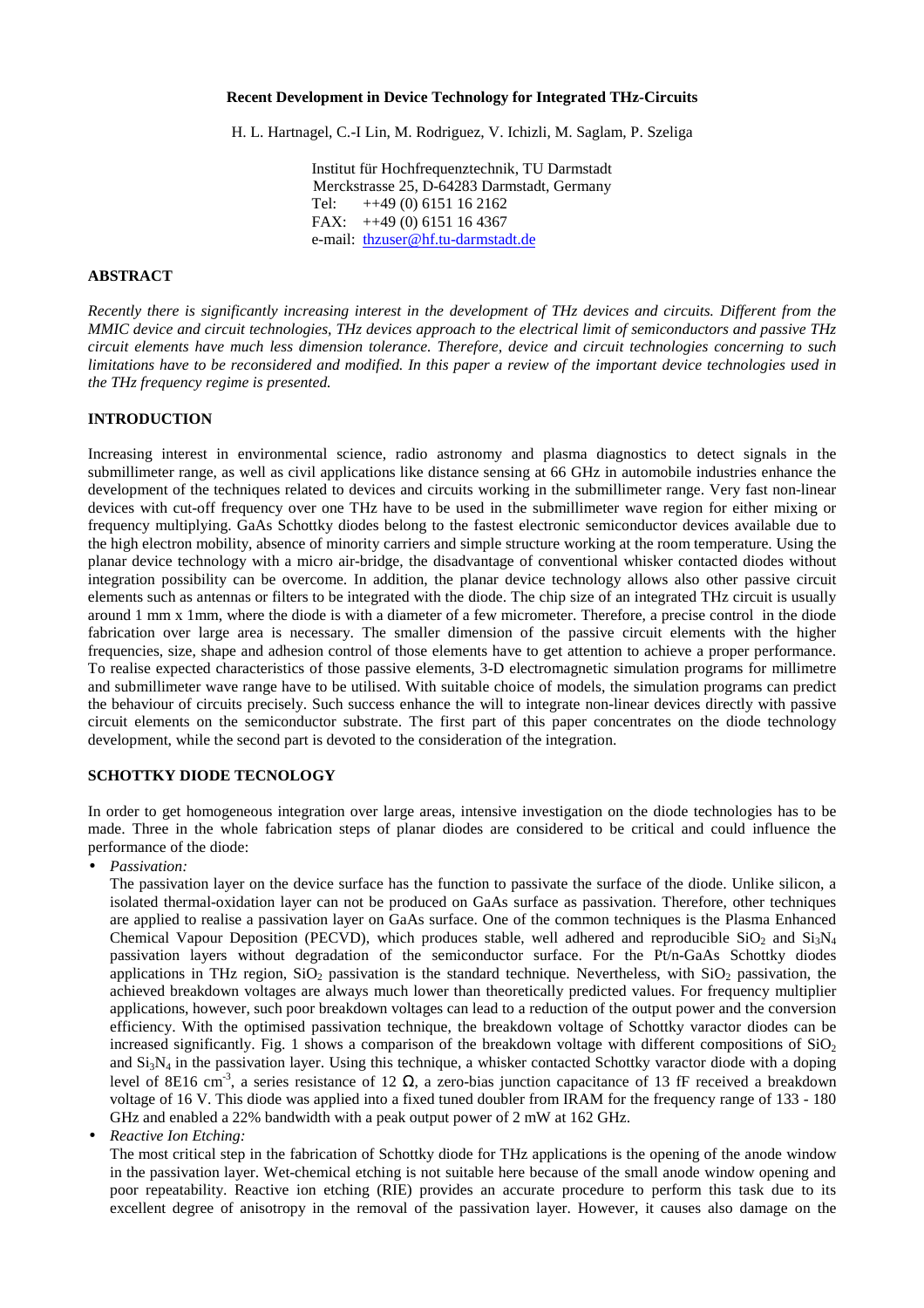semiconductor surface which introduces excess noise to the device. Within investigation of improvement of the noise performance of Pt/n-GaAs Schottky diodes, it is verified that thermal annealing in  $H_2$  environment can reduce the excess noise caused by RIE significantly. Figure 2 shows a comparison of the noise temperature measured at 1.5 GHz of two diode groups with/without thermal annealing after different RIE-process times from 8 minutes to 28 minutes, where 12 minutes is expected to open through the 300 nm thick passivation layer. Using the optimised RIE technique, substrateless Schottky mixer diodes for corner cube mixer at 2.5 THz were fabricated. Recently, a DSB mixer noise temperature of 16500 K was achieved at the University of Erlangen, Germany.

• *Micro air-bridge Optimisation for Small Scaled Microwave Devices:*

Adhesion of a deposited metal to semiconductor, insulator or another metal is very important for mechanical stability of semiconductor devices and integrated circuits. Especially sensible to poor adhesion are air-bridges, thin interconnects, and their junctions to the contacting pads. We have achieved high adhesion of electrolitically plated gold to a Pt/Au-Schottky contact with a MBE-grown wafer with n-GaAs top layer by preceding the Au-layer with a sputtered Ni/Ag/Ni seed layer. After anode deposition and mesa formation for a Schottky-diode, the needed airbridge and pad shapes are determined by a photoresist mask fabricated with means of photolithography, a Ni(20nm)/Ag(80nm)/Ni(50nm) seed layer is deposited by sputtering. This enables a very dense, well adhesive layer being able to be quite well removed selectively to GaAs with different etchants. Optimisation of selective removal of this seed layer with presence of plated Gold was performed, in order to avoid large undercutting which can lead to disconnection of the interconnects, contacting pads, etc. from the substrate. Figure 3 shows the best repeatable results achieved by the etching optimisation with minimum undercutting which supports the high adhesion of the seed layer and provides a high robustness of the micro air-bridge structure. Fig. 4 shows some different planar diodes are fabricated using the techniques for the considered critical steps.

# **TECHNOLOGIES FOR MONOLITHIC INTEGRATION**

In addition to the device technologies, further technologies such as coplanar waveguides and microstrip waveguides for realising planar circuit elements are necessary for the monolithic integration. However, the devices as well as the circuit elements are getting electromagnetically large as the frequencies increase. Therefore, different as the simulation and design technologies in the millimeter wave region with a relatively large tolerance in the design, sub-millimeter wave circuits have to be considered more carefully. Any discontinuity along the circuit lines can not be neglected. Therefore, 3-D electromagnetic simulators such as High Frequency Structure Simulator or Microwave Studio have to be applied to calculate their characteristics and transfer them into S-parameter for system performance optimisation. Fig. 5a shows an example of a layout of a 4-receiver array for imaging of electron temperature in fusion plasmas. Fig. 5b shows the simulated conversion loss versus output frequency for different input power levels.

From the fabrication point of view, several points are critical for the monolithic integration:

• *Shape and dimension of the circuit elements:*

Because the dimension of the circuit elements in the THz regime are comparable to the allowed error of the fabrication process, therefore, the uncertainty of the variation of the dimension of every circuit elements such as the line width and shape, the antenna dimension as well as the space between lines and ground, have to be also considered in the design phase, in order to make the simulation results near to the reality.

• *Process and yield control:*

Because the used chip area is much larger than single devices, it is important to rise the homogeneity, repeatability and yield of the critical steps to make the realised chip working properly.

Integration of one or more Schottky diodes with some circuit elements like antenna and filter structures provide many possibilities to THz applications such as power combining system, THz imaging and integrated receiver. Several examples of monolithic integration are given as following: Fig. 6 presents an anti-parallel diode pair integrated with a filter structure for the mixing application in a waveguide. Fig. 7 shows a quasi-optic frequency multiplier using a Schottky diode array with 7 diodes integrated with crossed dipole antennas for input and output frequency [4]. Fig. 8 is a prototype of a monolithically integrated quasi-optic receiver using the microstrip technique [5].

### **CONCLUSION**

In this paper we present the recent research activities in the THz Electronics at TU Darmstadt. Different focus points on the optimisation of device technologies, the simulation techniques and the process control are continuously under investigation. For monolithic SMMW circuits, using the experience in the MMIC technique allows us to make complicate circuit designs. Due to the fact that the dimension of devices and circuit elements become electromagnetically much larger, detailed considerations of the structure geometry are necessary. In addition, because of the dramatically reduced number of devices on one chip, a careful review of critical process steps and establishment of process control have to be done for a high yield of devices.

# **ACKNOWLEDGMENT**

This work includes several research projects 'MM and Sub-MM Wave Open Structure Integrated Receiver Front-End Technology Development', 'Critical Technologies for MMW Radiometers' and 'Establish a Controlled Fabrication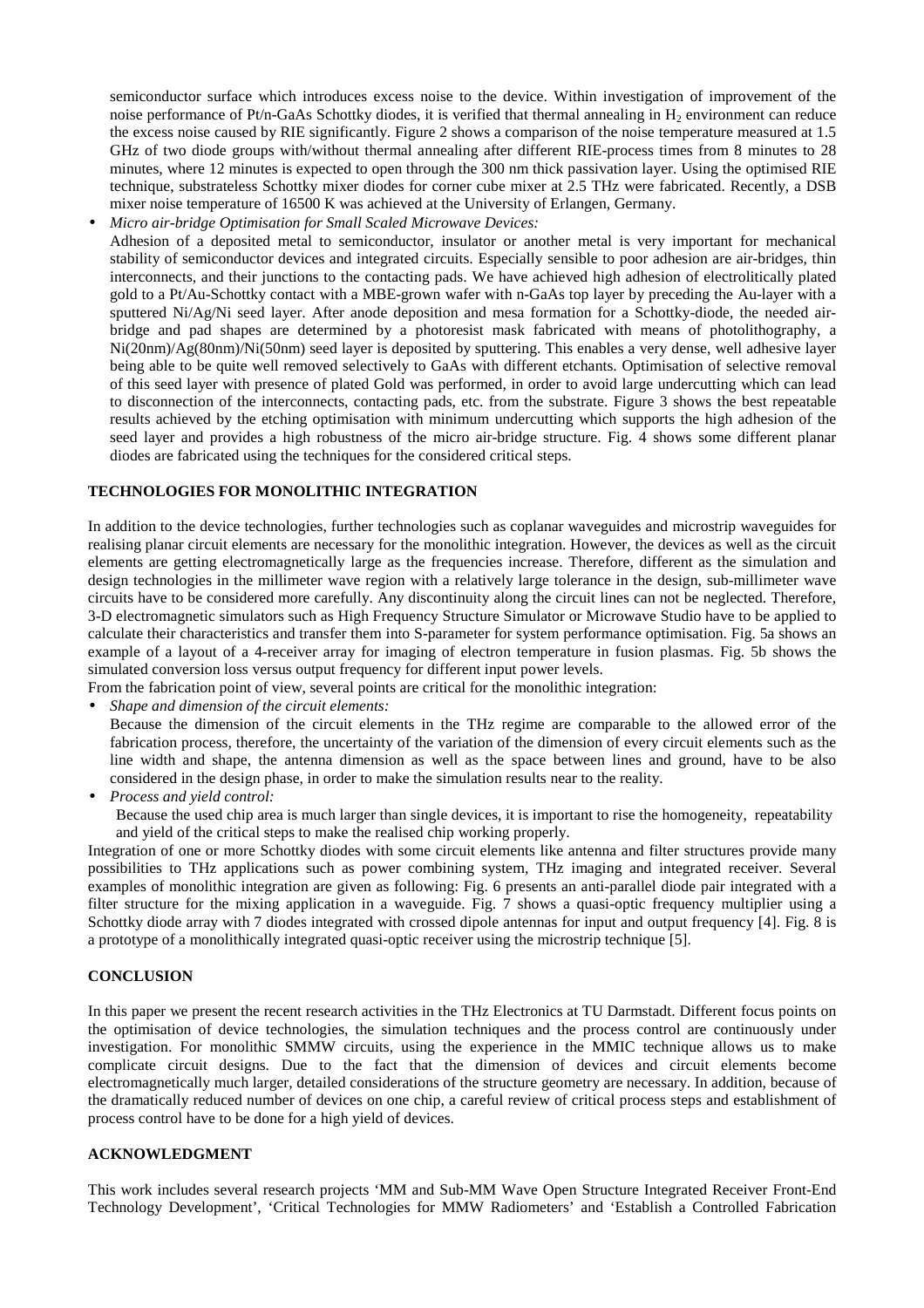Process for MM and Sub-MM Wave Schottky Diode Components' funded by ESA/ESTEC, Noordwijk, as well as the project 'MMIC Receiver Array for Plasma ECE diagnostics' funded by Max-Planck-Institut, Garching, and the TMR program from EU. The authors also would like to express their gratitude to the co-operation partners from Institute for Semiconductor Electronics at TU Darmstadt for the RIE and PECVD facilities, from Technical University Munich for the MBE wafers, from Lehrstuhl für Hochfrequenztechnik at TU Erlangen for the 2.5 THz measurements and from IRAM for the 160 GHz doubler measurements.

#### **REFERENCES**

- [1] H. L. Hartnagel and C.-I Lin, "Passivation of Compound-Semiconductor Surfaces For Low-Noise Terahertz Devices", *International Seminar on Semiconductor Surface Passivation*, Ustron, Poland, September 19-22, 1999
- [2] J. M. M. Pantoja, C.-I Lin, M. Brandt, M. Rodríguez-Gironés, H. L. Hartnagel, J. L. Sebastian. "Influence of Reactive Ion Etching Technologies on the Microwave Noise Generated by Metal-Semiconductor Interfaces of Pt/n-GaAs Schottky Diodes", *accepted to be published IEEE Electron Device Letters.*
- [3] M. Rodríguez-Gironés, J. P. Pascual, S. Bäumel, C.-I Lin, H. L. Hartnagel, "A 150 GHz Fully-Integrated MMIC Schottky-Mixer Array", *accepted to be published in the 8th international Conference on Terahertz Electronics*, Sept. 28<sup>th</sup>-29<sup>th</sup>, Darmstadt, Germany.
- [4] D. Steup, A. Simon, M. Shaalan, A. Grüb, C.-I Lin, "A Quasioptical Doubler-Array", *International Journal Infrared & Millimeter Waves*, vol. 17, No. 5, (1996).
- [5] J. Mees, *et al*. "Open Structure Integrated Schottky Receiver for Space Applications", *Proc. 20th ESTEC Antenna Workshop on Millimeter Wave Antenna Technology and Antenna Measurements*, ESA/ESTEC, Noordwijk, June, 1997.



**Figure 1: Comparison of the breakdown voltage with varying composition in the passivation layer.**





**Figure 2: Test structure showing the air-bridge shape from the bottom. The top seen layer is the bottom Ni layer of the seed layer. Undercutting is about 1**µ**m.**

**Figure 3: Measured effective noise temperatures of the diodes whose anode openings were with/without thermal treatment after the different RIE-etch times. 12 minutes RIE etching was expected to exactly open through the passivation layer.**